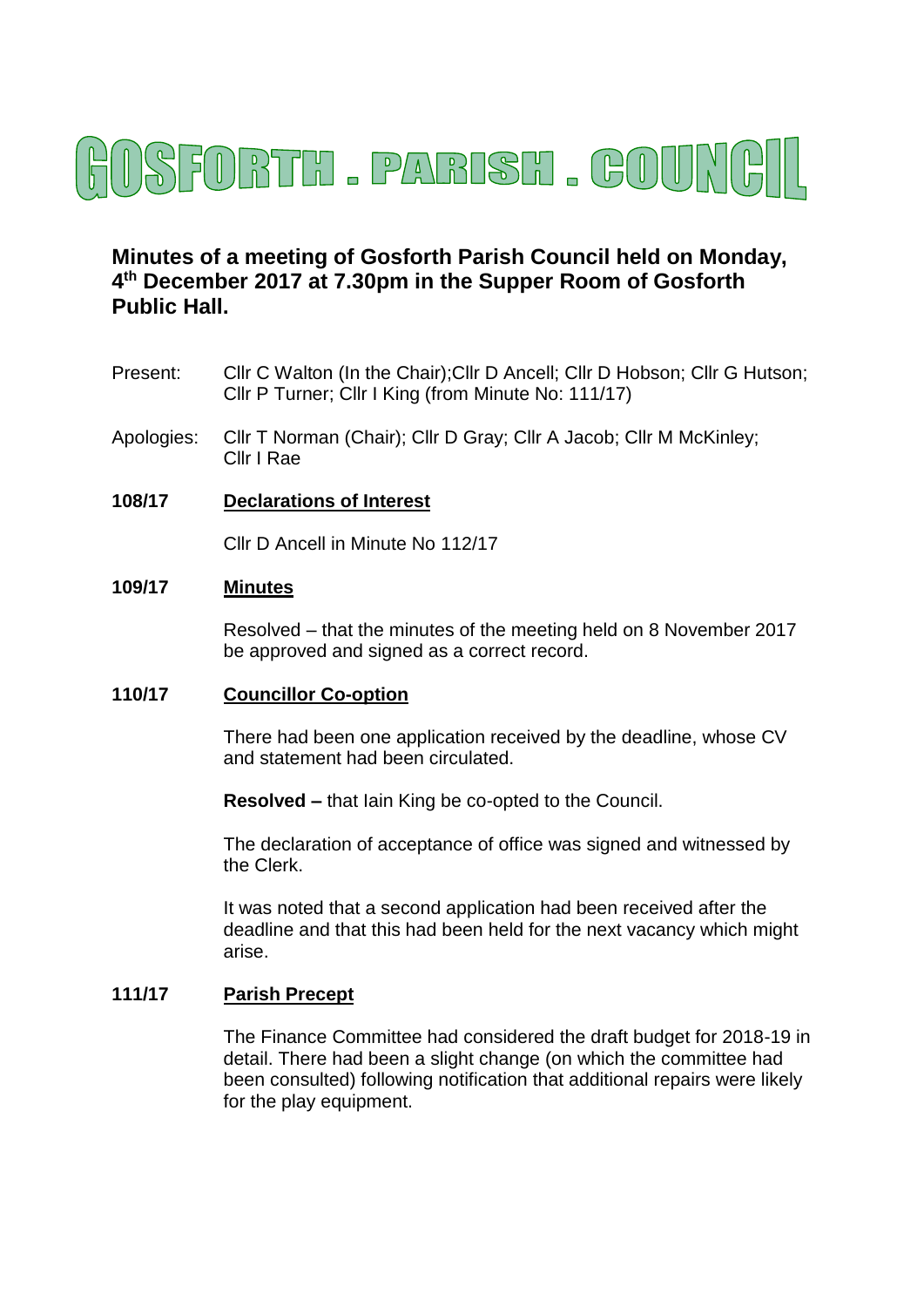The overall ask was a precept of £24,933 which was a 2.62% rise over the previous year's cash precept and equivalent to a yearly rise of £2.73 on a band D property.

**Resolved –** that the parish precept request of £24,933 for 2018-19 be approved.

#### **112/17 Gosforth Village Care and Assets**

The Clerk informed the Council that Copeland Borough Council had been requested to quote for some works to the car park.

The Clerk drew to the attention of the Council the significant changes of data protection requirements, which had come into force since the CCTV camera had been installed, and more regulations would be brought into place in the spring.

#### *Cllr Ancell withdrew from discussions.*

In consideration of the extent to which the camera was used and the amount of resource and administration which would be required for the continued use of the camera, it was

**Resolved –** that the camera be grant aided to the village store to be incorporated into their own system, and if not this was not possible, that the camera should be withdrawn from use.

#### *Cllr Ancell re-joined discussions*.

It was noted that following the kind donation from a villager, that the bench at the top of the car park had been installed (action since: letter of thanks sent). The Clerk requested authorisation to go ahead with repairs (as per the quote already received) to the bench at the foot of the car park if no other funding became available by February.

The defibrillator was now installed in the centre of the village. The electrician had been kind enough to donate his time and was intending only to invoice for his electrics (action since: letter of thanks sent).

It was noted that the lock to the disabled toilet was causing problems and was being dealt with.

Cllr Turner noted that Tier 2 contractors at Sellafield would also look to fund local projects and he would forward the details.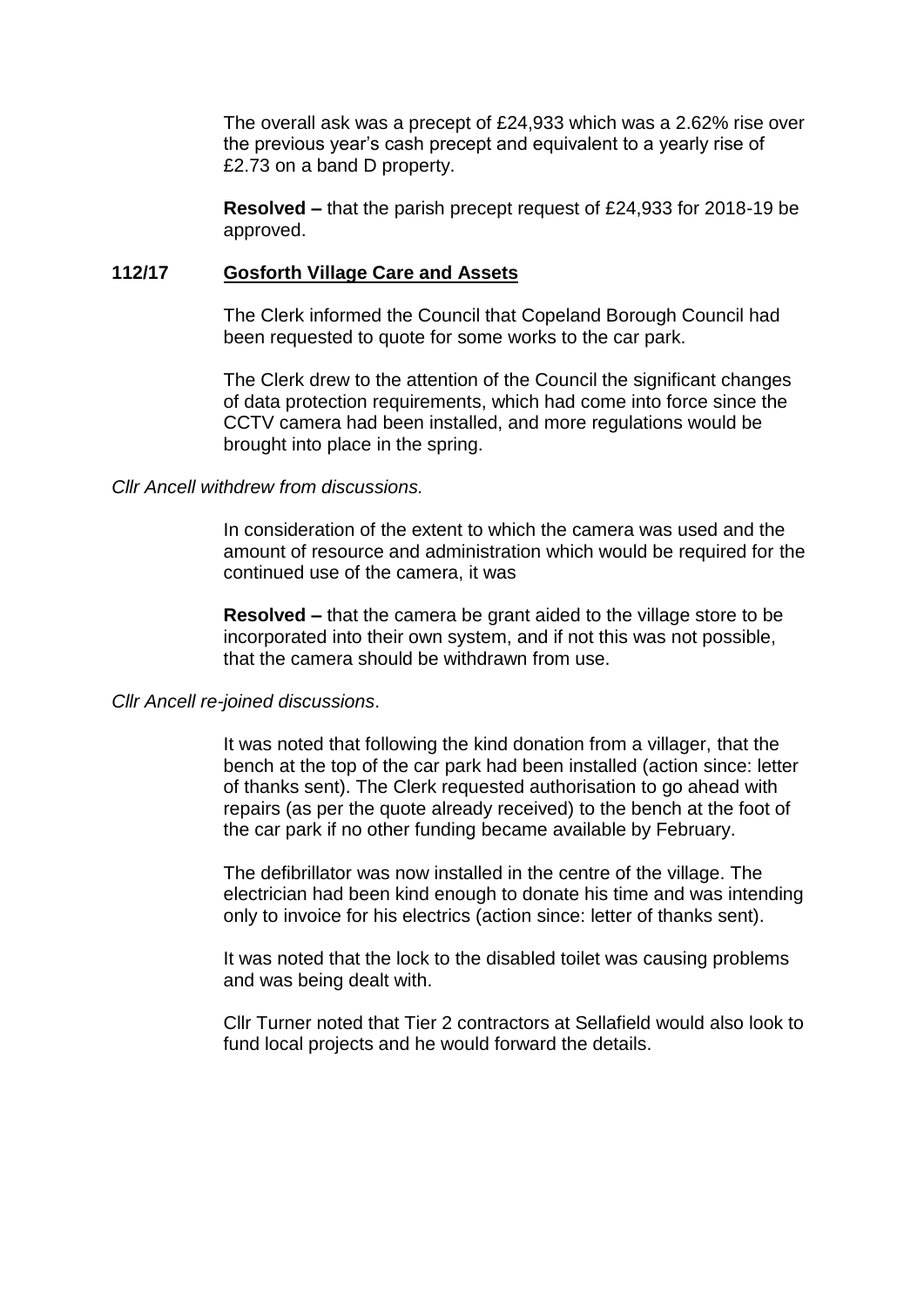### **113/17 Viking Way Opening**

The very recent bereavement affecting Cllr D Gray was noted with sadness. Cllr Turner updated the Council as far as he could and was to attend a meeting that week, prior to the opening, at which a Viking encampment was being proposed.

# **114/17 Public Participation**

None

### **115/17 Meetings**

A compromise was reached on the meetings schedule for 2018, whereby some meetings were moved to accommodate holidays and the remainder stayed with the second Wednesday of the month.

**Resolved –** that the revised meetings schedule be approved as appended.

Cllr Walton updated the Council in respect of a Parish Forum held with Sellafield. There were would be a good number of applications coming up for consideration and the intention was that there should be early engagement of stakeholders.

Community benefit continued to be a topic of discussion and while there may be some reconsideration of policy, no firm plans were forthcoming.

The recent strike action had been discussed and noted that the police were reluctant to intervene when the unions had a legal right to picket. They will only intervene at certain trigger points.

It was noted that Sellafield had prepared a transport plan, but this would not be discussed with Parish Councils until consultation had taken place with Cumbria County Council and Copeland Borough Council.

### **116/17 Financial Matters**

The Bank Reconciliation to 31 November 2017 was received and noted, and payments approved, which included the annual grants. It was noted that £50 of the £300 payment to St Mary's Churchyard was conditional on receiving confirmation from St Mary's that Seascale Parish Council had increased their grant by an equivalent amount.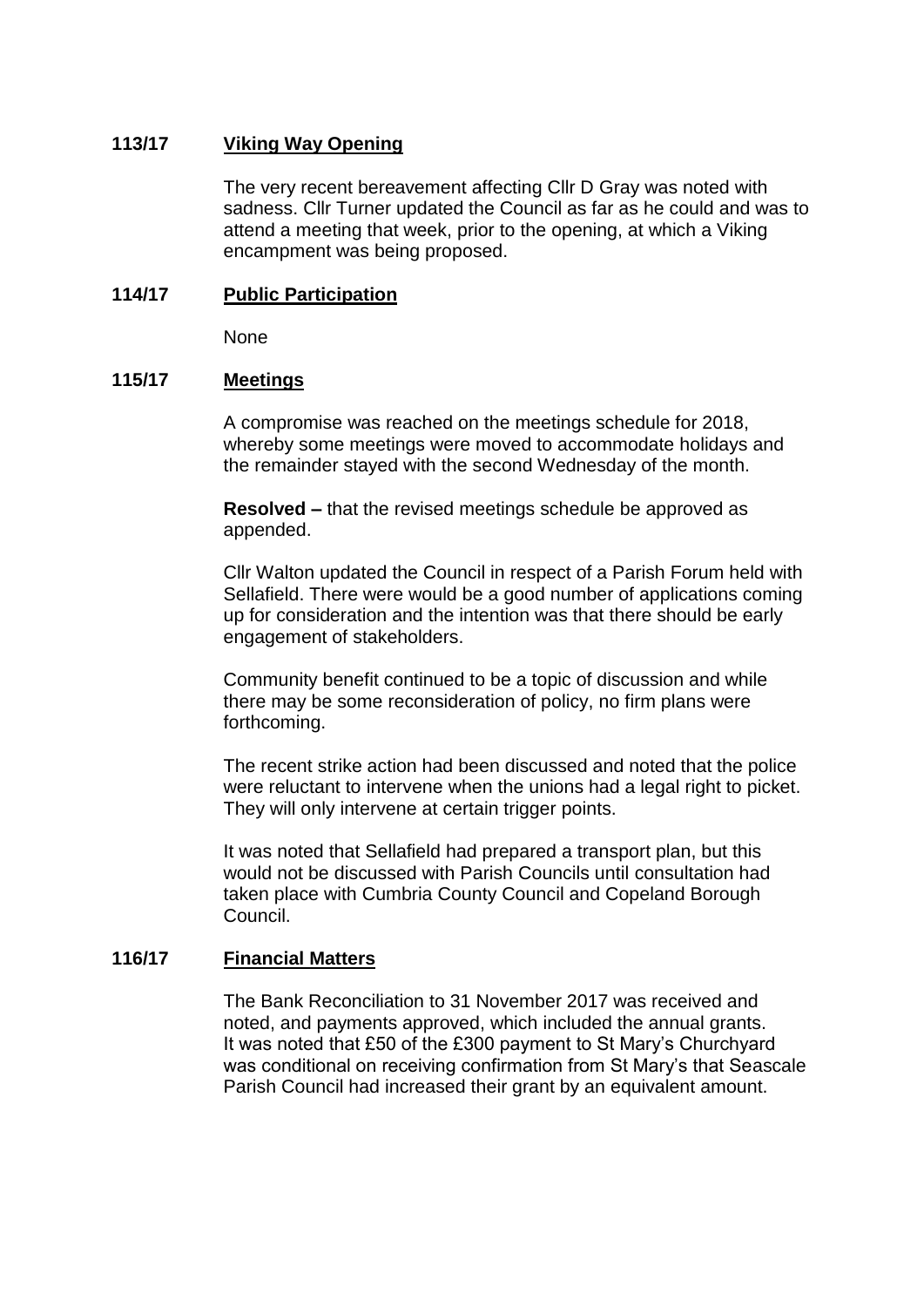# **117/17 Correspondence**

The information in respect of a site exercise on 6 December 2017 had been received, noted and publicised.

The Fred Whitton Challenge would take place on 13 May 2018 and would involve road closures through parts of Eskdale and the Hardknott Pass. The Clerk had expressed the differing views in the Parish about the cycling race and, amid a welcome of the event, had requested that organisers and participants should respect speed limits and public property.

# **118/17 Questions from Councillors**

In response to questioning, the FLAG magazine continued to be received and was circulated.

# **119/17 Items in Camera**

None received.

**The meeting closed at 8.45 pm**